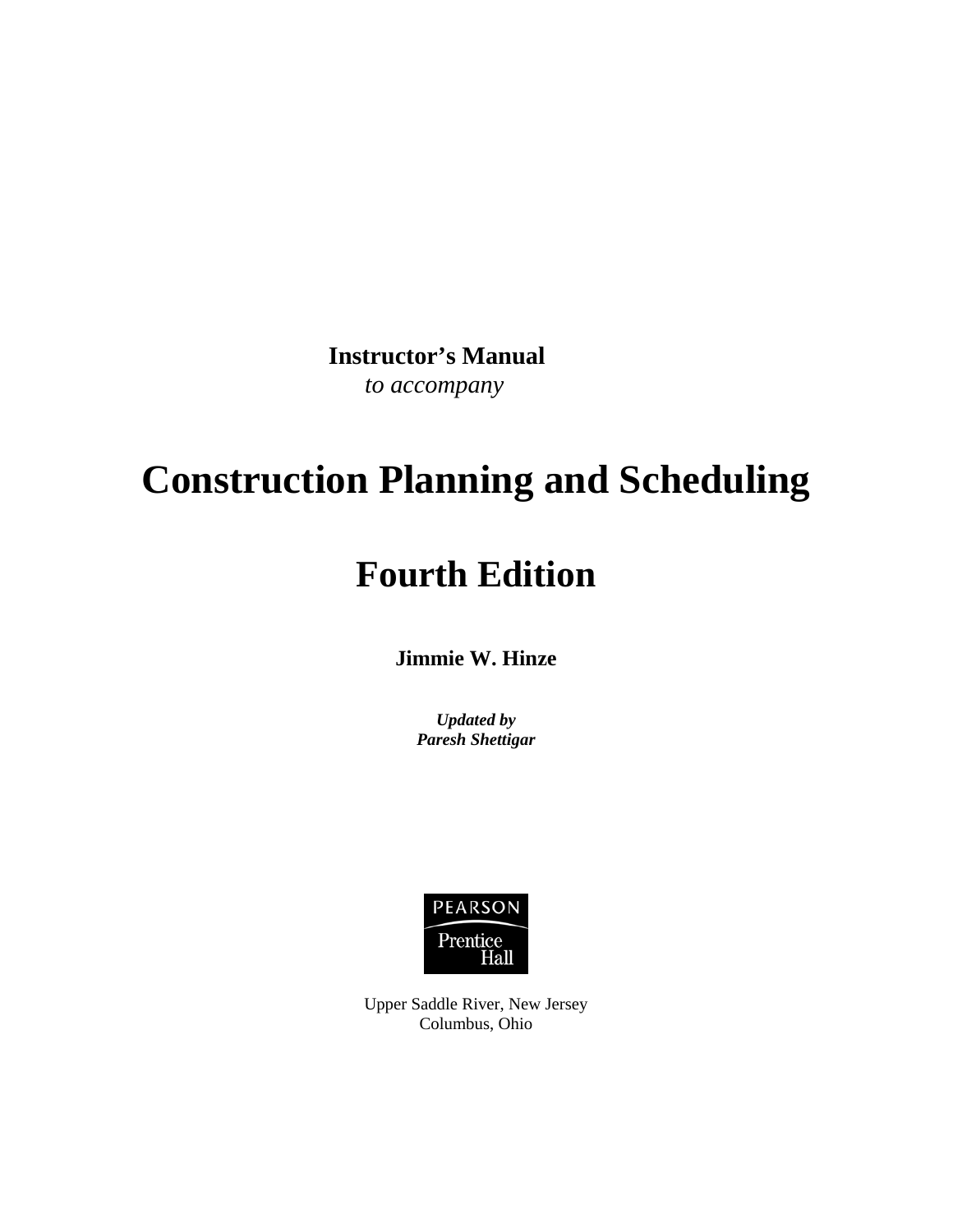**Copyright © 2012, 2008, 2004, 1998 by Pearson Education, Inc., Upper Saddle River, New Jersey 07458.** Pearson Prentice Hall. All rights reserved. Printed in the United States of America. This publication is protected by Copyright and permission should be obtained from the publisher prior to any prohibited reproduction, storage in a retrieval system, or transmission in any form or by any means, electronic, mechanical, photocopying, recording, or likewise. For information regarding permission(s), write to: Rights and Permissions Department.

\_\_\_\_\_\_\_\_\_\_\_\_\_\_\_\_\_\_\_\_\_\_\_\_\_\_\_\_\_\_\_\_\_\_\_\_\_\_\_\_\_\_\_\_\_\_\_\_\_\_\_\_\_\_\_\_\_\_\_\_\_\_\_\_\_\_\_\_\_\_\_\_\_\_\_\_\_\_

**Pearson Prentice Hall™** is a trademark of Pearson Education, Inc. **Pearson®** is a registered trademark of Pearson plc **Prentice Hall<sup>®</sup>** is a registered trademark of Pearson Education, Inc.

Instructors of classes using Hinze, *Construction Planning and Scheduling, 4th Edition,* may reproduce material from the instructor's manual for classroom use.

10 9 8 7 6 5 4 3 2 1



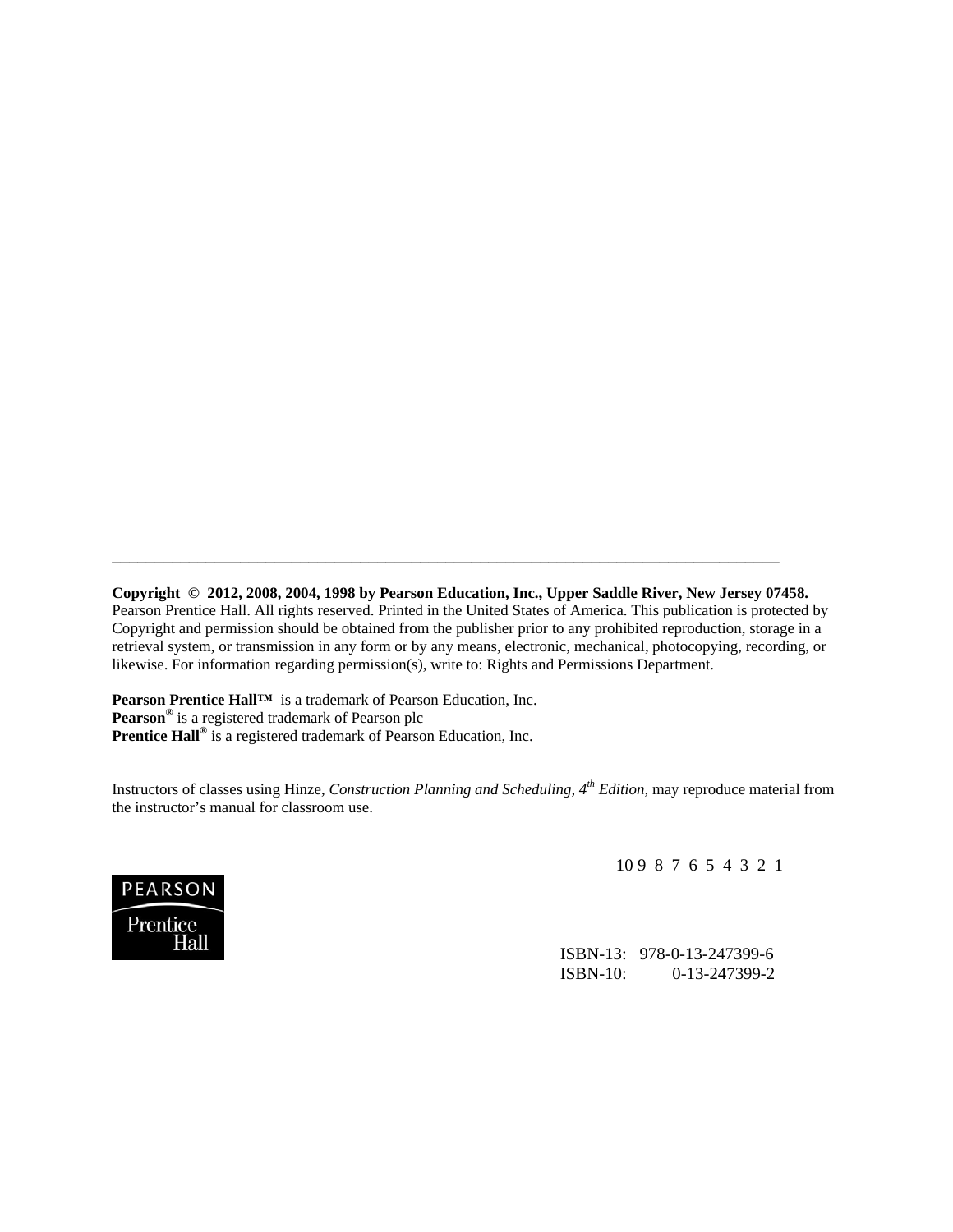## **Table of Contents**

| Chapter 1        | 1            |
|------------------|--------------|
| Review questions | $\mathbf{2}$ |
| Chapter 2        | 4            |
| Review questions | 5            |
| Chapter 3        | 9            |
| Review questions | 10           |
| Chapter 4        | 22           |
| Review questions | 23           |
| Chapter 5        | 28           |
| Review questions | 29           |
| Chapter 6        | 33           |
| Review questions | 34           |
| Chapter 7        | 48           |
| Review questions | 49           |
| Chapter 8        | 54           |
| Review questions | 55           |
| Chapter 9        | 57           |
| Review questions | 58           |
| Chapter 10       | 61           |
| Review questions | 62           |
| Chapter 11       | 69           |
| Review questions | 70           |
| Chapter 12       | 78           |
| Review questions | 79           |
| Chapter 13       | 81           |
| Review questions | 82           |
| Chapter 14       | 84           |
| Review questions | 85           |
| Chapter 15       | 88           |
| Review questions | 89           |
| Chapter 16       | 94           |
| Review questions | 95           |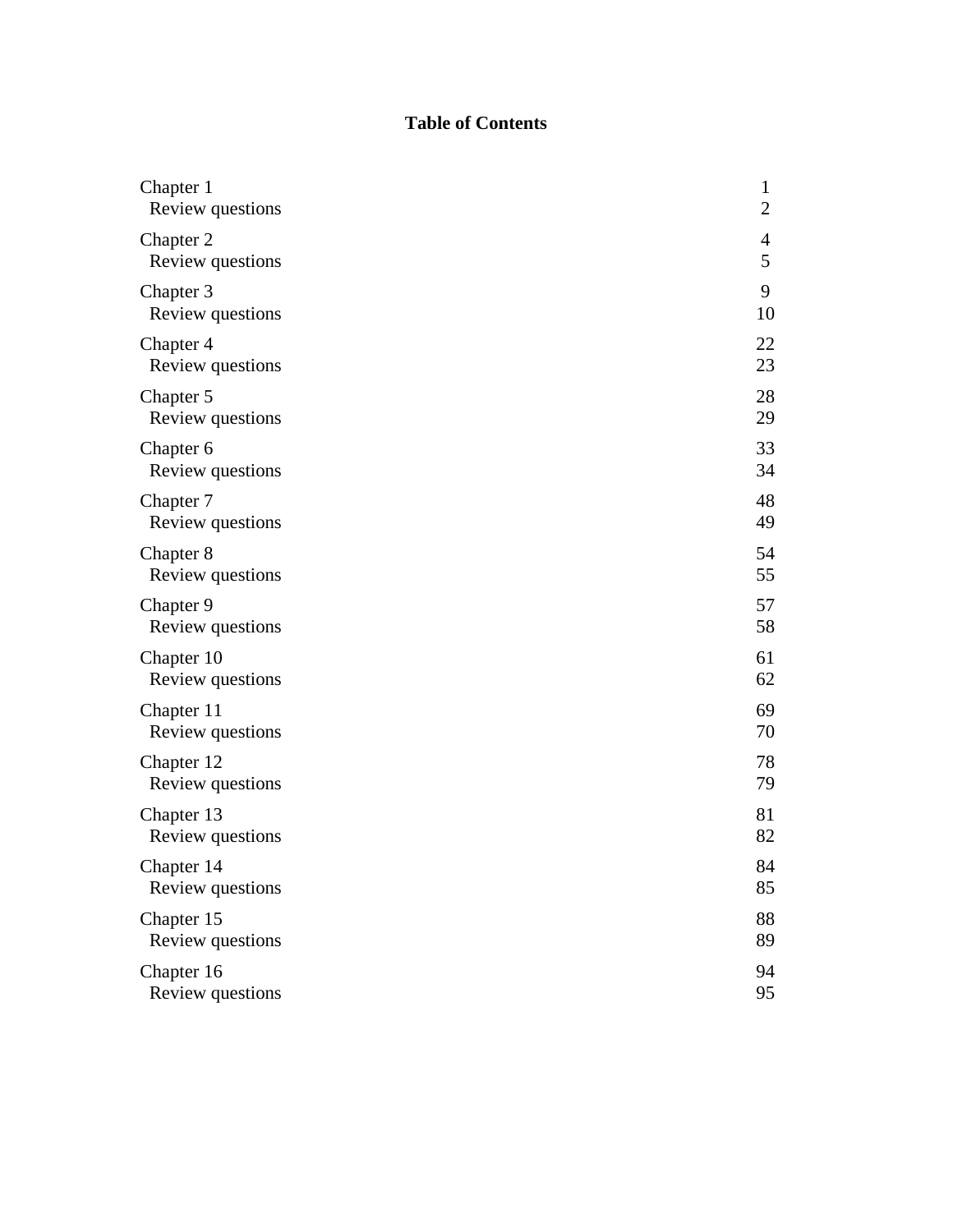## **Chapter 1: Introduction**

## **Learning Objectives**

At the completion of this chapter, the student should be able to:

- Explain the differences between planning and scheduling.
- Describe the advantages and disadvantages of using bar charts for scheduling a construction project.
- Compare bar charts and precedence diagrams as used in the construction industry.
- Outline the reasons for using planning and scheduling in construction.

#### **Instructional Hints**

- Spend time on the history and evolution of planning and scheduling.
- Bring magazine articles that highlight the impact of planning and scheduling on the successful completion of a construction project.

## **Activities**

 Invite a construction manager from a medium-sized construction company to your class to share two concrete examples that illustrate the importance of planning and scheduling on construction projects.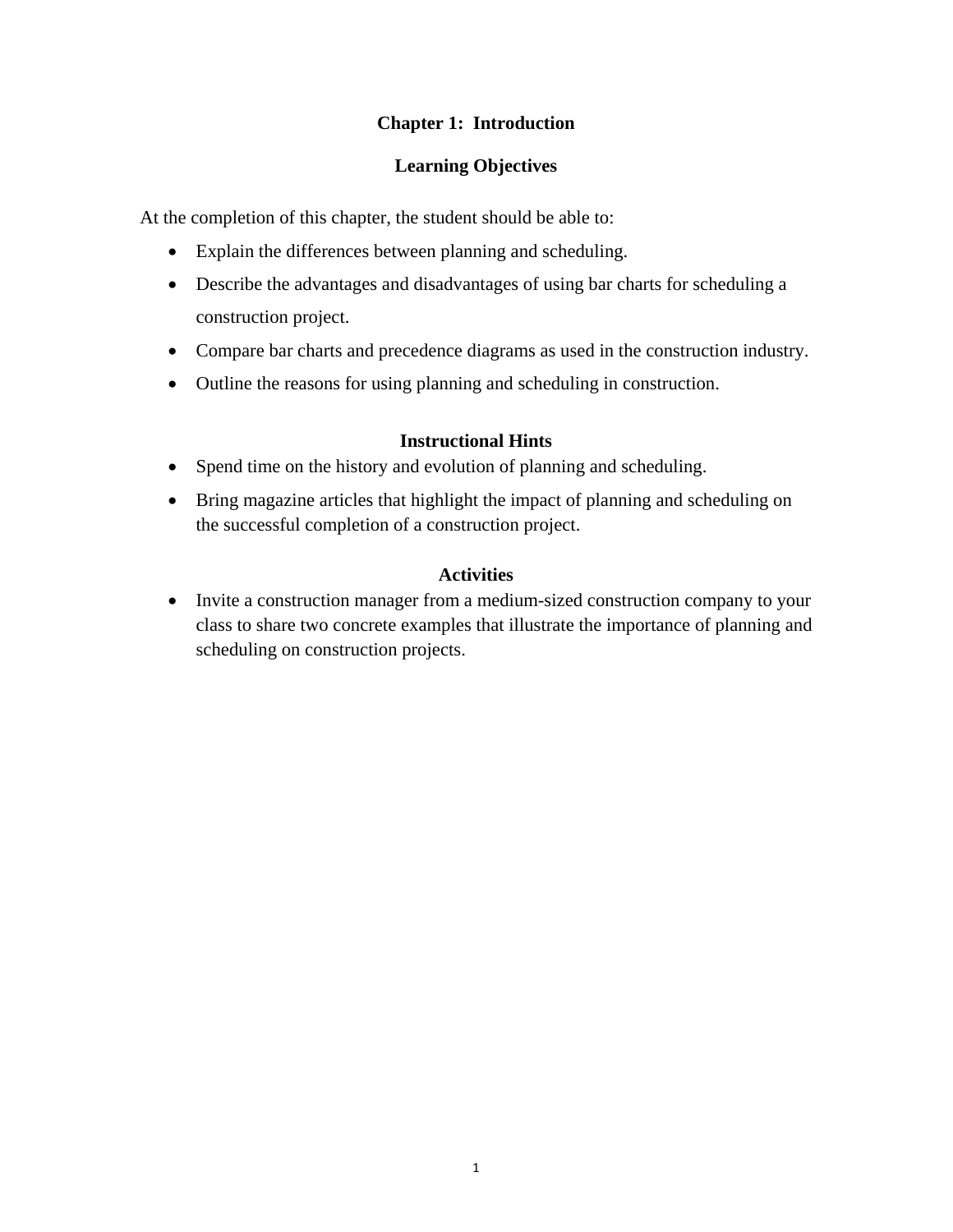#### **Chapter 1 Review Questions**

1. Describe the disadvantages of scheduling a project with the use of bar charts.

 **Answer:** Traditional bar charts do not show the interrelationships between activities, as they show only the timescale of when each activity is to occur. This makes it difficult to add activities that were left out in the original schedule. As a result, complex projects do not lend themselves to scheduling. Even if a project is scheduled successfully with a bar chart, updating the schedule can be very cumbersome. The impact of changes is difficult to show with bar charts.

 **Note:** The above answer is given purely as a response to the traditional use of bar charts. With the use of computers, a project can be scheduled as a precedence network and with a keystroke the bar chart of the project is displayed. In addition, the bar chart can generally be displayed with the dependencies between activities also shown. Thus, the disadvantages noted above do not apply to most conventional computer scheduling software packages.

2. Explain why the use of bar charts is popular in the construction industry.

 **Answer:** The popularity of bar charts lies in the ease of conveying scheduling information. While a schedule network requires considerable study to understand, the bar chart can generally be comprehended by anyone, including foremen, workers, architects, owners, etc. There is little confusion in the information that is conveyed.

3. Why is it often common to use bar charts and precedence diagrams to depict schedules on the same construction project?

 **Answer:** Bar charts are an ideal way to communicate with a universal audience. Bar charts are clear representations of when activities are to Occur. If projects were built as they were originally scheduled, there would be little need to use any other scheduling tools. Unfortunately, schedules are rarely exact portrayals of how projects are actually completed. Updating is almost always a scheduling requirement as some activities are delayed and others run ahead of schedule. Changes are also commonly made to projects and these must also be reflected in the schedule. Precedence diagrams are a convenient way of incorporating changes in the schedule and they are also a convenient way of updating the schedule.

 Also, since most scheduling software easily toggles between precedence diagrams and bar charts, it is very convenient to use the format of the schedule that is most applicable at the time. As a result, it is easy to use bar charts for one purpose and quickly convert the schedule to a precedence diagram for another purpose.

4. What is the difference between planning and scheduling?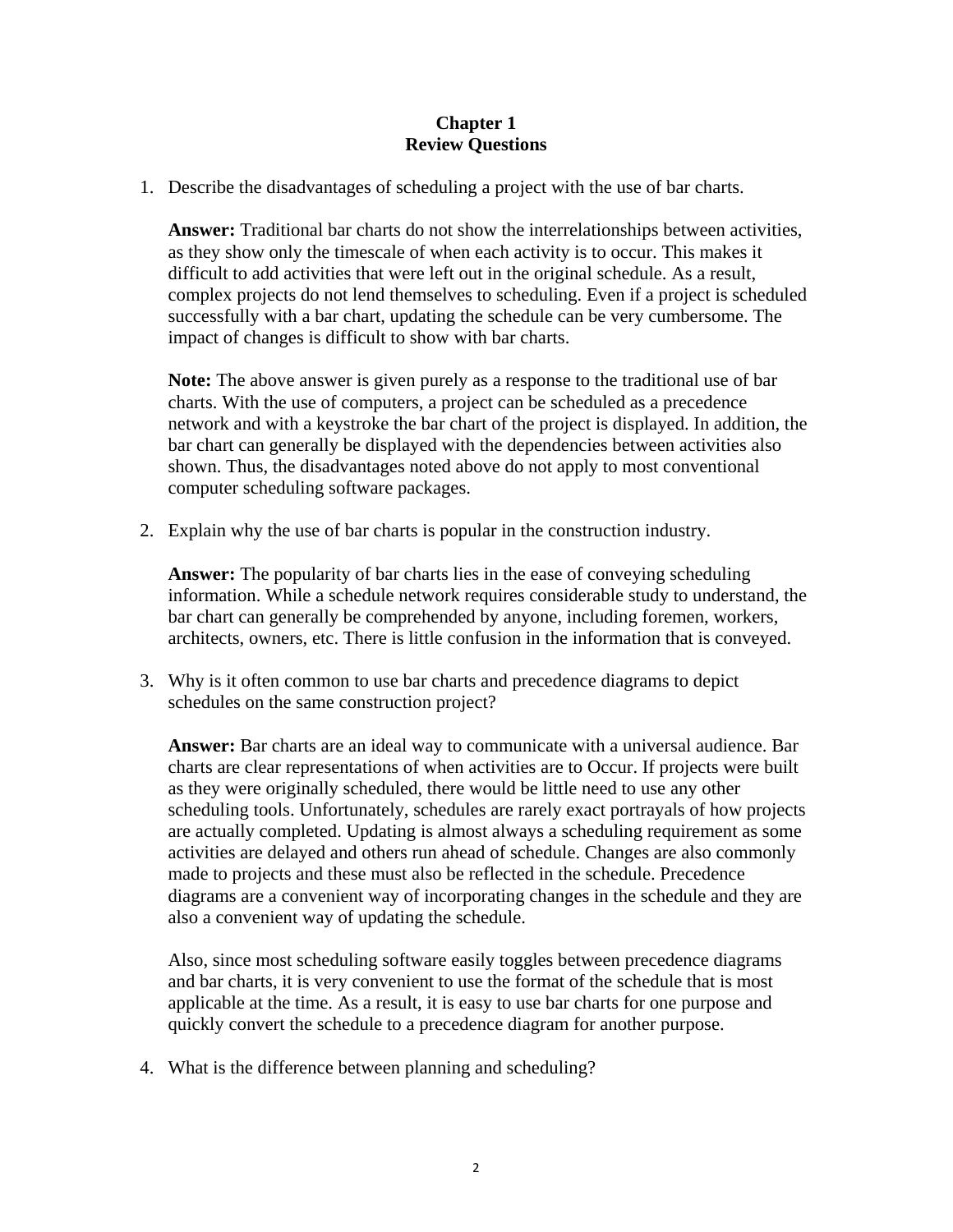**Answer:** Planning is essentially the determination of what tasks must be performed. Schedules provide a time frame in which the tasks or activities are to take place. Planning can be considered to be similar to a list of activities that must be performed, similar to a "to do" list. Scheduling would consist of putting those "to do" items on a calendar.

5. Compare bar charts and precedence diagrams in terms of the ease with which activities can be added to the schedule.

**Answer:** It is only on the complex schedules that this issue is a particular concern. For example, if a schedule consists of 100 activities, it may be difficult to add an activity to a bar chart and still accurately anticipate the impact of the change on the entire schedule. With the use of a precedence diagram, the insertion of an activity is a relatively simple matter. Each activity must generally have at least one predecessor and at least one successor. With the precedence diagram, the logic is more readily apparent and incorporating a new activity is a simple matter.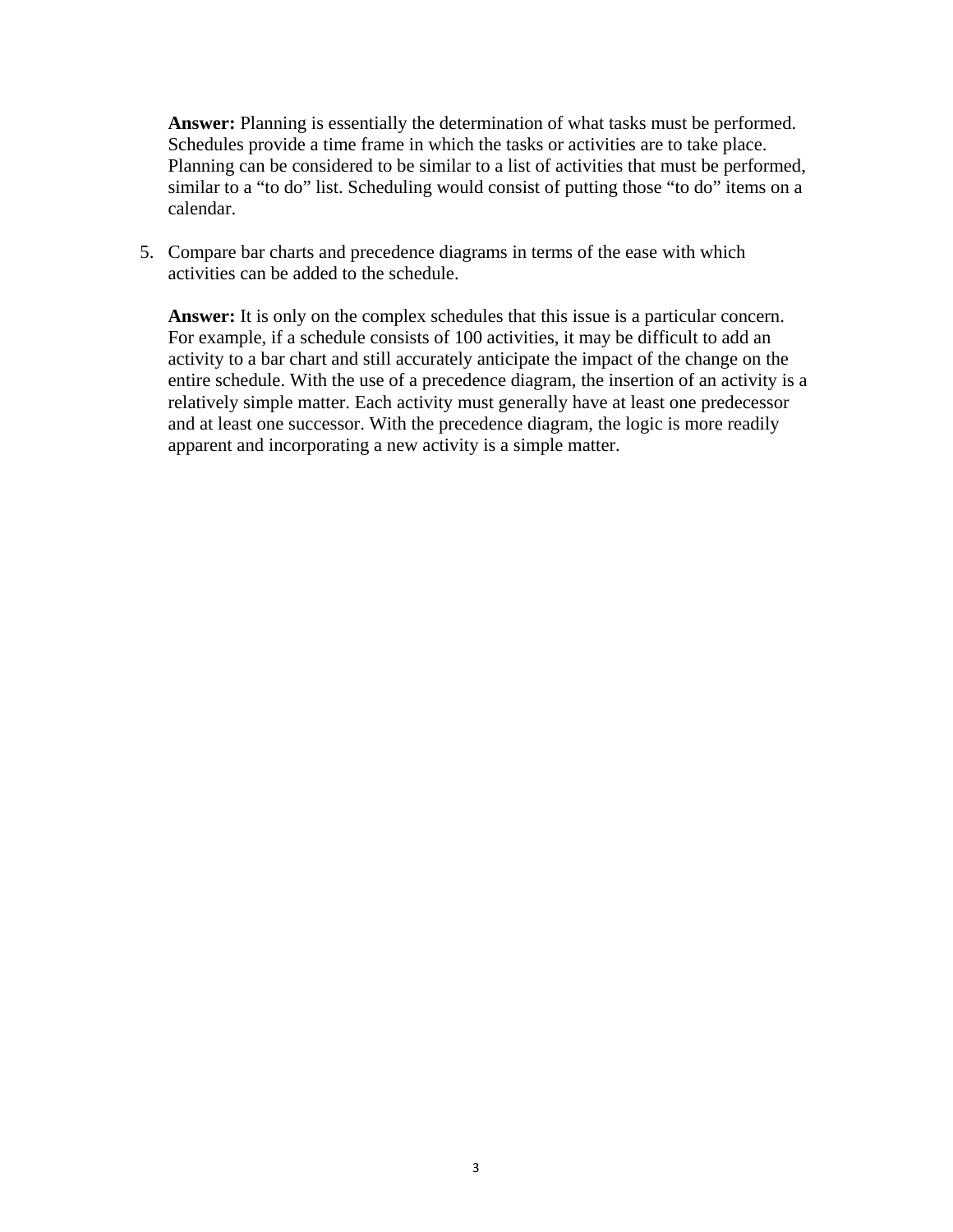## **Chapter 2: Developing a Network Model**

## **Learning Objectives**

At the completion of this chapter, the student should be able to:

- Identify the steps in building a network model.
- Differentiate between an arrow diagram and a precedence diagram.
- Differentiate between an activity and an event.
- Give types and examples of different types of constraints that might impact a scheduling network.
- Draw a simple precedence diagram for a basic construction activity.
- Calculate start/finish times and float values; identify the critical path.

#### **Instructional Hints**

- Help the students understand the importance of completing the fundamental steps of manually developing the network model, even though most of them will be utilizing computerized scheduling methods.
- Emphasize with the students that the quality and accuracy of the network model determines its effectiveness as a scheduling tool.

#### **Activities**

 Bring in an example of a real-life construction activity from a local company, and build a network model by following the fundamental steps outlined in the chapter. Apply the known constraints, calculate start/finish times, and float values. Identify the critical path/s. Compare the network diagram with the one developed by the construction company.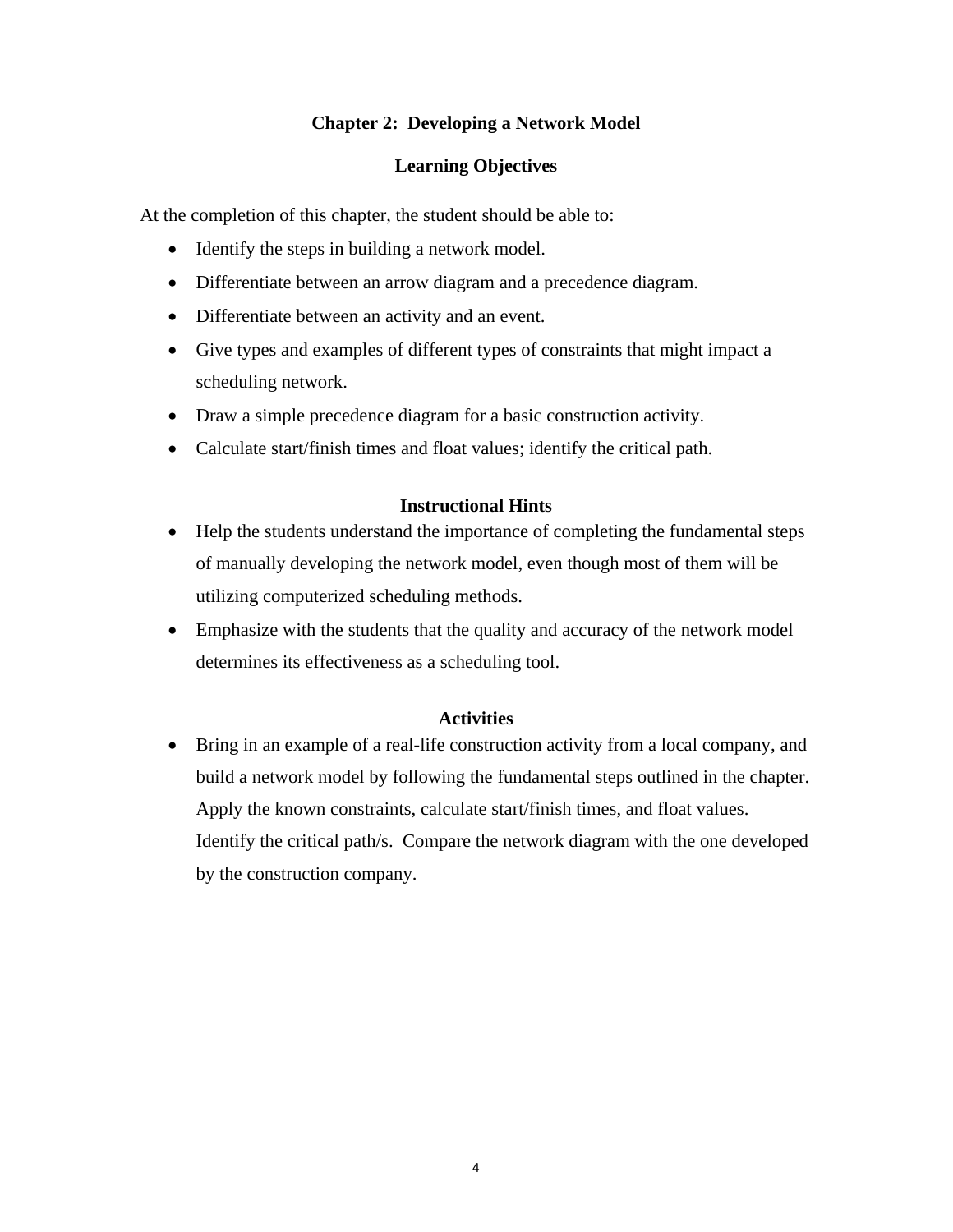#### **Chapter 2 Review Questions**

1. What is the difference between an activity and an event?

 **Answer:** An activity is a task or function that consumes time and perhaps other resources. An event consumes no resources, especially no time. An event can be considered to represent a point in time or the representation of the status of a project at a particular instant, e.g., dried in.

2. What are examples of two different types of constraints that might have an adverse impact on a scheduling network?

**Answer:** One serious resource constraint (labor constraint) that is hampering many construction projects today is the shortage of skilled workers. Various types of material constraints might also exist. For example, the total amount of ready-mix concrete that might be available for a project on a given day might be seriously impacted by the capacity of the ready-mix supplier. An equipment constraint may also exist, e.g., the firm might want to complete the project with the use of a single crane. A safety constraint might consist of unseasonably hot or cold weather.

3. What is the fundamental difference between an arrow diagram and a precedence diagram?

 **Answer:** Arrow diagrams depict activities as arrows while precedence diagrams depict activities as nodes. Because of the fundamental difference in the methods of graphically preparing the diagrams, precedence diagrams are generally considered to be easier to develop and understand. While both types of diagrams depict essentially the same information, arrow diagrams may be more complex to develop as dummy activities (artificial activities that consume no time or other resources but are necessary to show proper relationships between activities) may be required to show proper logic. There are no dummy activities required in a precedence diagram. Also, events are automatically included in arrow diagrams, but they must be specifically added in precedence diagrams.

4. Why should many of the constraints be imposed on a network after the basic logic network has been completed, rather than incorporating them as the network is being developed?

**Answer:** It may be advisable to develop an unconstrained scheduling network in order to begin the scheduling analysis with an ideal case. As constraints are imposed in successive iterations, the scheduler will have a fuller appreciation of the impact that specific constraints have on the project duration. As these project extensions are recognized, it will be easier to isolate the impact of specific constraints. If these constraints are recognized early in the scheduling effort, it might be tempting to automatically incorporate them in the original schedule and thereby limit or reduce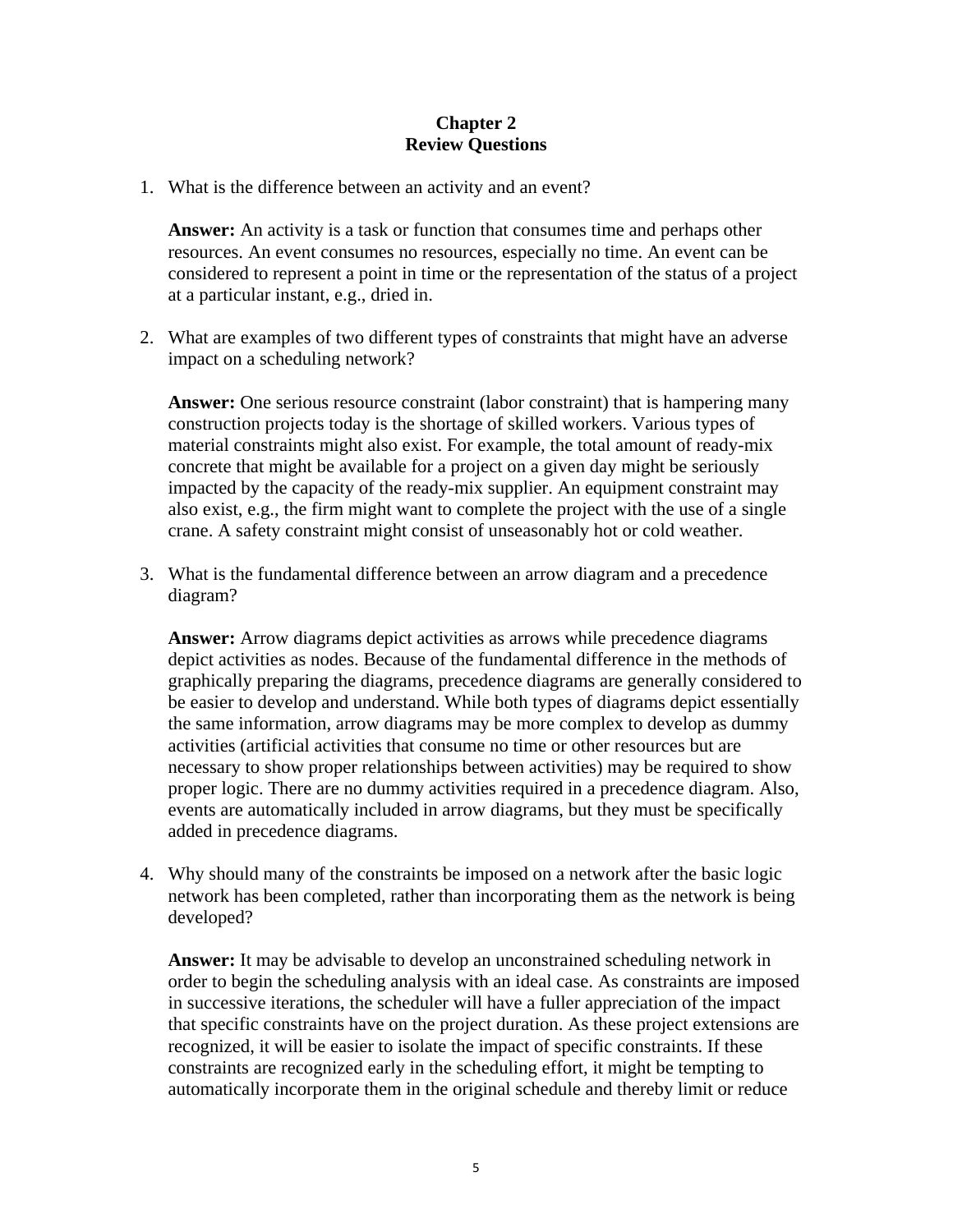scheduling flexibility, increase project duration generally add to project cost, and confuse the scheduling logic.

5. Describe two different network schedules that might be generated for the same project. Explain why.

**Answer:** The schedules that might be developed on a project will generally differ in the level of detail that is represented. The master schedule might/show activities in a more generic sense as these would be utilized by upper managers in a firm to quickly grasp the general status of a project as it pertains to the schedule. For Communication purposes, the network schedule might be converted to a bar chart. Another network schedule might be utilized to schedule the tasks of specific crews. This might be appropriately shown with a network diagram. While the level of detail may not necessarily show every task that must be performed on a given day, there must be sufficient detail to permit field personnel to begin to understand the general scheduling objectives at a particular point in time on a project.

6. What is an example of a procurement activity that might be a valuable inclusion in a network? Conversely, what is an example of a procurement activity that has little merit for inclusion in a network?

**Answer:** Major pieces of equipment that are to be incorporated in a project are often included on schedules. This is especially true of equipment (or materials) that have a long lead time associated with their fabrication and delivery. Any items that are in short supply or that cannot be readily obtained should be considered for inclusion in the procurement activities on a schedule. When materials or equipment are particularly expensive, their inclusion may also be desirable so that the cash flow impact can be more fully evaluated.

 Examples of procurement activity items that are often included in schedules include elevators in a multi-story structures, specially-fabricated hoists, electrical switch gear, custom tiles, large electrical motors, etc. Procurement activities that may not be warranted for inclusion in the schedule include those related to stock purchases and small items that might be readily available. For example, the purchase of 16 penny nails for a small wood frame structure would generally not be included in the network schedule.

7. Why is the initial schedule to be viewed as a best guess of how a project will be constructed rather than a definitive statement about how it will be done and when it will be completed?

**Answer:** The initial schedule is very similar to the estimate prepared by the contractor. When the estimate is prepared, predictions will be made about how much given items will cost. If the estimates are prepared judiciously, some items may actually cost more but other items will cost less. The end result is that things average out. The schedule is prepared with the same expectation, with some activities taking longer that originally scheduled and others being completed in a shorter time.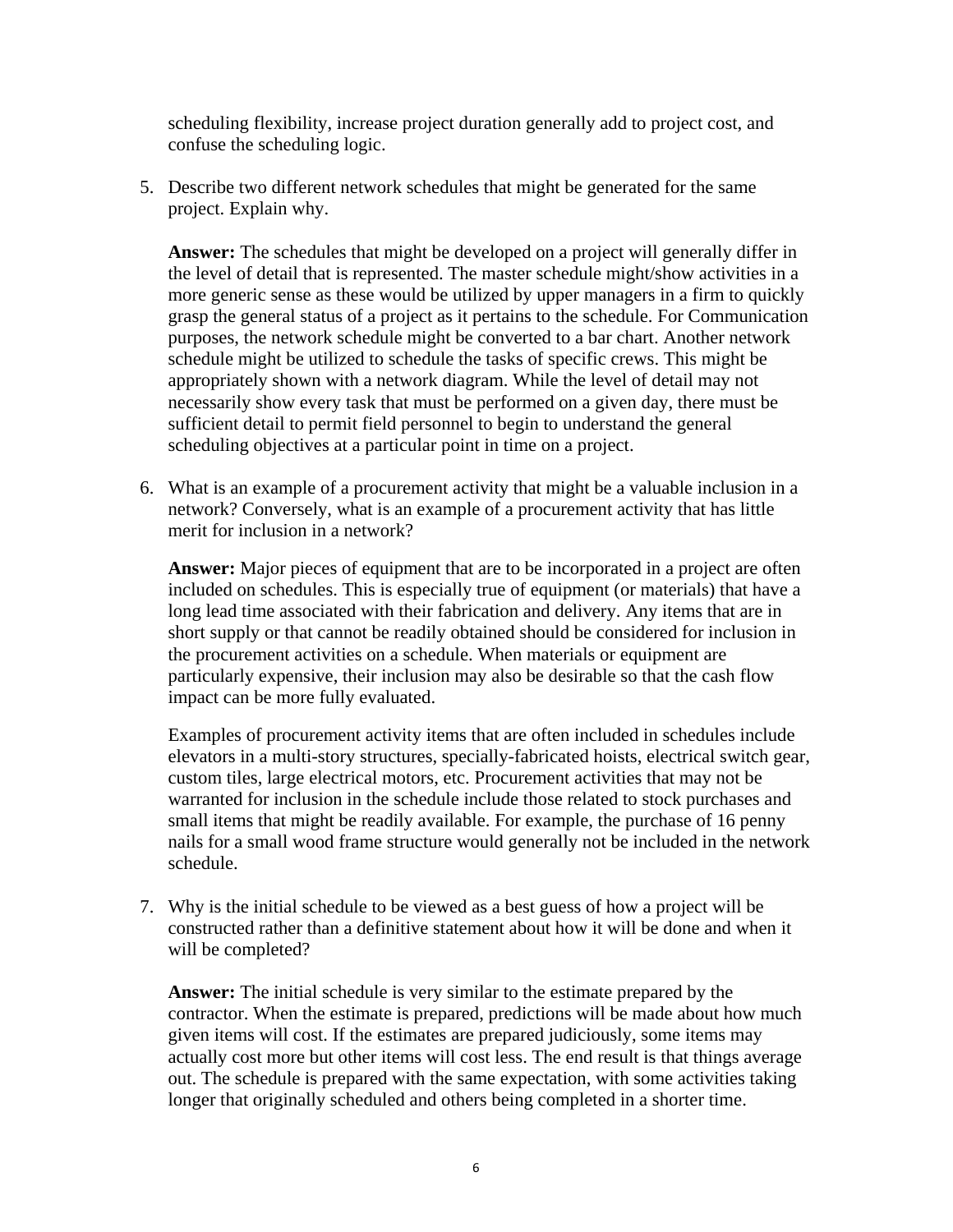An obvious variable that is impossible to predict with complete accuracy is the weather. On sitework activities, an estimate might be made that the clearing will be completed on a particular project in 12 working days. Perhaps an allowance was included in the time estimate for rain. If no rain occurs, it might be possible to complete the activity in 8 days. Of course, if very heavy rains plague the project for two weeks, the project duration might extend to 20 days or more.

8. Describe potential users of a construction schedule.

**Answer:** Any party involved in the construction process in any way is a potential user of the schedule. The most obvious individuals would be the supervisory personnel on the construction site (foremen and superintendents) who would use the information to communicate with their crews and also with subcontractors. Subcontractors might be regular users of the schedules because of their need to know when their services will be required on site. Major vendors will also want to know the project status in order to plan their material deliveries.

 Top managers of the construction firm and representatives of the facility owner would also be regular users of the schedule, although their interest will be of a more generic nature to monitor the general status of the project. Sureties and financial lenders may similarly want to have a general idea of how the project is progressing.

9. Give an example of a safety constraint that might be imposed in a schedule.

**Answer:** Weather can impact safety in a variety of ways. For example, in hot climates it may be advisable to not perform work. If the temperature is  $110^{\circ}$  F it may not be safe for workers to be applying asphalt. On such days, work might be schedule to start as early in the day that workers can safely see what they are doing. If the temperature is below freezing and there is some rain, it will be unsafe for workers to be putting up roof decking on a sloped roof

 When overhead work is performed, such a placing concrete on the 10th floor of an office building, work might be stopped on the ground in the area over which the concrete bucket will be swung. On roadwork, work might be stopped during the rush hours (assuming very heavy and possibly fast traffic) to reduce the risks for the construction workers.

10. Describe factors that might impact the level of detail used in a schedule.

**Answer:** Perhaps the primary factor is the end user of the schedule. If the user of the schedule will use the schedule to monitor performance, less detail will be required than when the schedule is used to plan work activities. Where there are many users, it is a function of the maximum amount of detail that will be required or expected by one of the users. In some instances, the contract will dictate the level of detail that is to be used.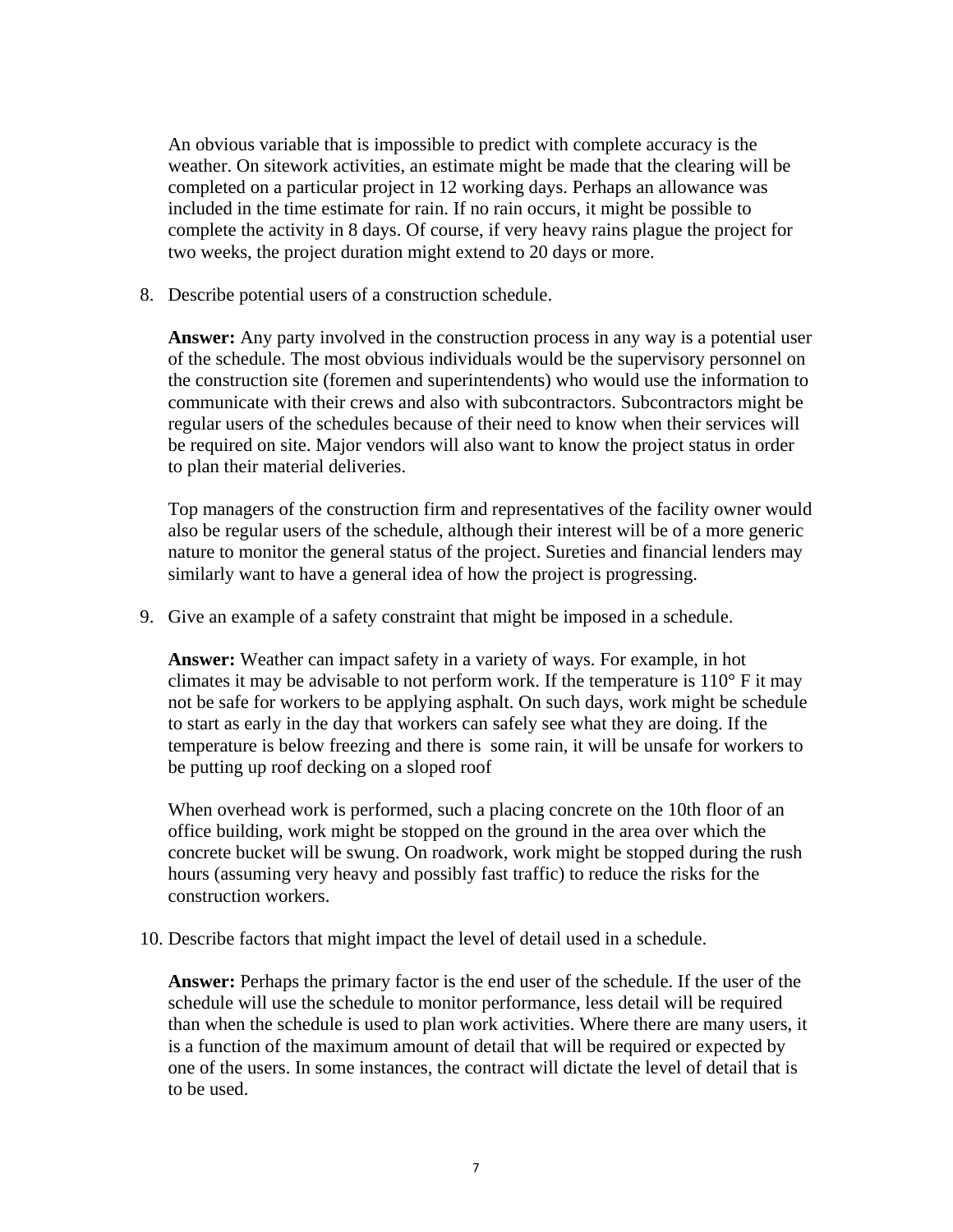Other factors that might impact the schedule detail include project complexity, number of subcontractors, and how much the schedule will be used to plan the work.